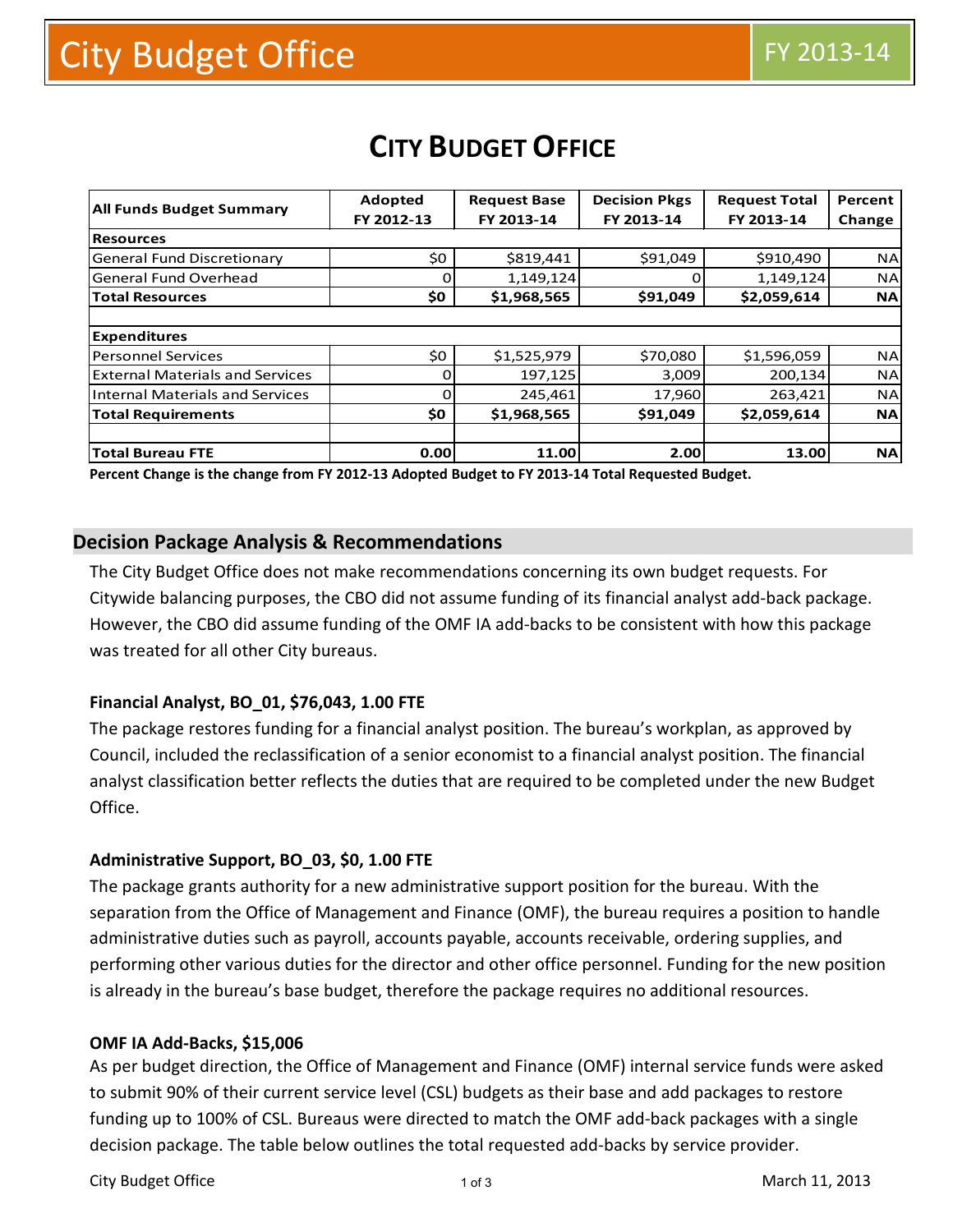| <b>OMF Service</b>     | Amount |  |  |
|------------------------|--------|--|--|
| lEBS Services          | 1,891  |  |  |
| l Facilities Services  | 4,730  |  |  |
| <b>Risk Management</b> | 782    |  |  |
| Technology Services    | 7,603  |  |  |
| <b>Total impact</b>    | 15,006 |  |  |

In response to add-backs recommended in the OMF budget analysis, the CBO recommends \$464 in General Fund discretionary support to fund these packages. A full discussion of all of the OMF packages may be found in the OMF budget analysis.

CBO Recommendation: \$464